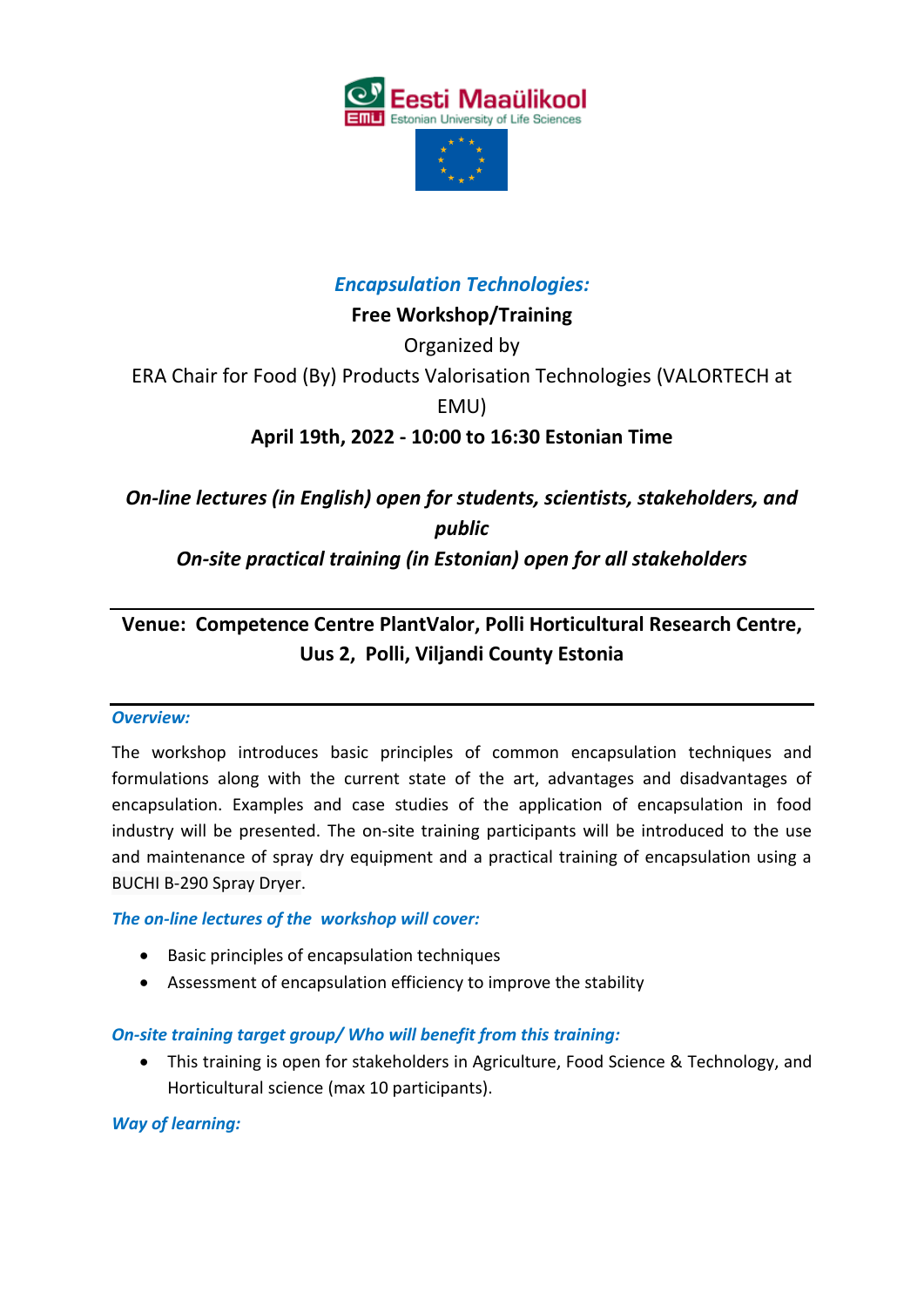On-line lectures. On-site training at PlantValor Competence Centre, Polli Horticultural Research Centre

#### *Language of instruction:*

English (lectures) and Estonian (practical lab)

*Content of the course and Schedule for on-site training participants (Estonian time):*

**9.15 Arrival in Polli**

#### **9.30 Welcome coffee**

**10.00 Welcome note.** *Rajeev Bhat, Professor, ERA Chair in Valortech, Estonian University of Life Sciences, Estonia*

**10.15 – 11.15 Lecture 1: Major encapsulation techniques and formulations***: Speaker:* Dr. Berta Estevinho, Universidade de Porto (berta@fe.up.pt)

**11.15 - 12.15 Lecture 2: Evaluation of the microencapsulation efficiency and oxidative stability of active material:** *Speaker*: Dr. Berta Estevinho, Universidade de Porto (berta@fe.up.pt)

#### **12.15 – 13.00 Lunch**

**13.00 - 13.30 Lecture 3: Application of vegetable by-products in encapsulation: challenges and opportunities:** *Speaker*: Dr. Rocio Morales-Medina, Technical University of Berlin (morales-medina@tu-berlin.de)

**13.45 - 16.45 Practical training on spray dry encapsulation and the assessment of encapsulation efficiency** 

#### *Registration:*

Once registration for the training is completed, an email confirmation and information to join the online event will be sent to the participants.

*Deadlines:*

Interested participants are requested to enroll to this webinar on or before April 15th, 2022. *Personnel Involved:* 

All staff from ERA-Chair in Valortech and Competence Centre PlanValor, EMU

*Registration link:* <https://forms.gle/b4xQnzuGvT7PfXqp7>

#### *Contact Person:*

**Riin Kikkas,** Project Manager, ERA Chair in Valortech, EMU (e-mail: [riin.kikkas@emu.ee\)](mailto:riin.kikkas@emu.ee)